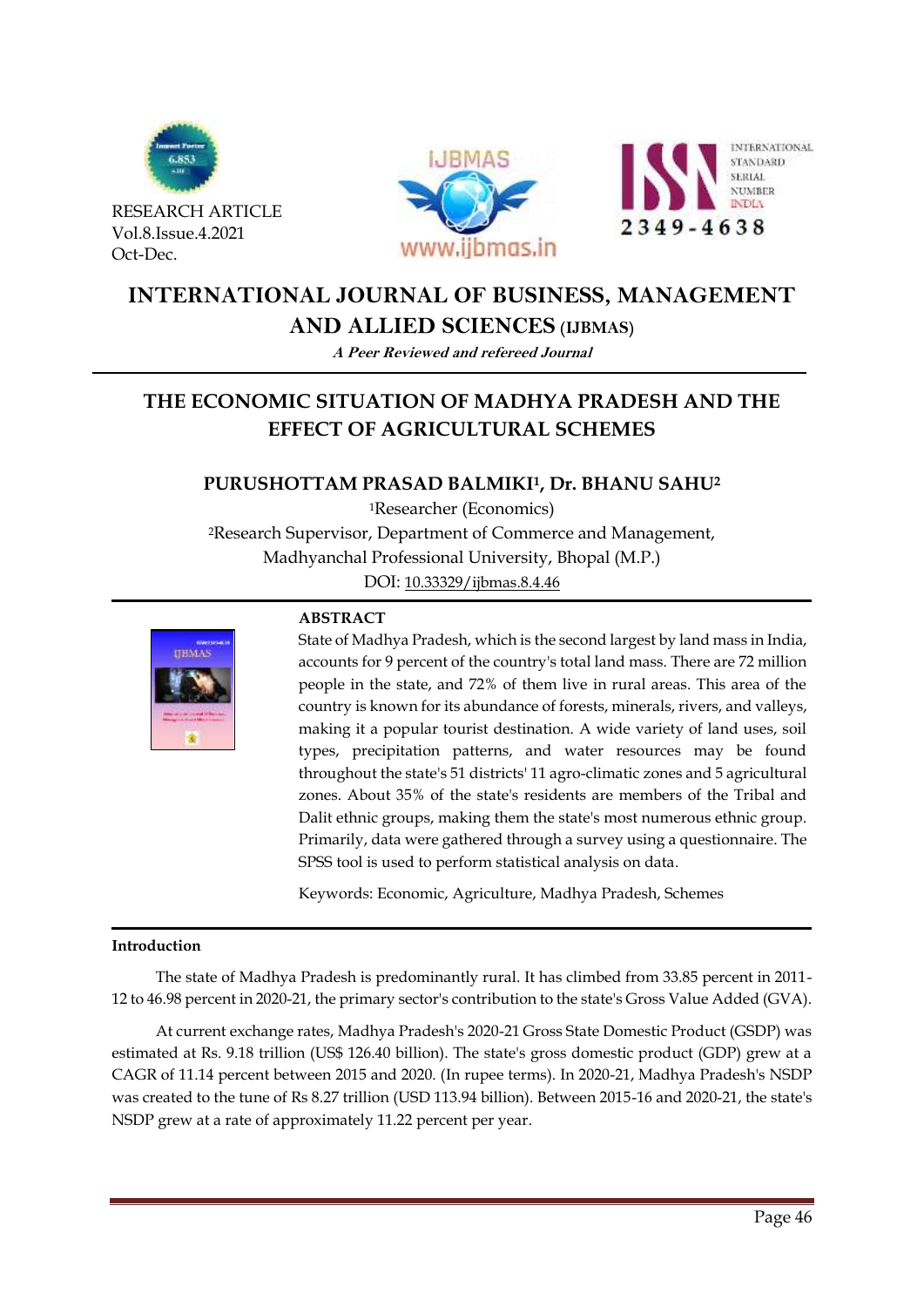Natural resources in Madhya Pradesh include petroleum, minerals, agriculture, and wildlife. In addition, it is the only U.S. state where diamonds are mined. In 2019-20, the state's diamond production totaled 25,603 thousand tonnes.

Energy, mineral, agricultural and biological resources are all abundant in the state. Industry parks in Indore and food parks in a variety of locales are aimed at promoting sectoral growth in the foreseeable future. Minerals are abundant in the state, having the greatest stone, diamond, and copper reserves in India, as well as notable amounts of coal, coal-bed methane, manganese, and dolomite. In addition, there are about 280 pharmaceutical companies in the industrial zones of Dewas, Indore, Pithampur, Mandideep, and Malanpur in the state. (IBEF, 2021)

"The Heart of India" refers to the state of Madhya Pradesh in central India. Uttar Pradesh, Chhattisgarh, Maharashtra, Rajasthan, and Gujarat form its four borders, making it an island in the middle of the subcontinent. As the largest state in terms of landmass till 2000, Chhattisgarh was created from the former state of Madhya Pradesh's easternmost sliver in November 2000. Currently, MP is the second-largest state in India, after Rajasthan, and it has an area of over 308 million hectares, which is approximately 9 percent of the country's total land area. During the monsoon season, MP receives an average of 95.2 cm of rain. Around 91% of the state's total precipitation falls at this time of year. According to the Indian Meteorological Department (MP), eastern India receives more monsoon rains (105.1 cm) than western India (87.6 cm).

#### **Agriculture Growth in Madhya Pradesh:**

Since 2005–06 through 2018–19, MP's agricultural GDP grew at a rate of 7.5 percent per year, which has been well praised. Agricultural GDP has grown at an annual rate of 11.5%, compared to a national average of 4.7 percent, in each of the last three years, which is extraordinary. Sector volatility was once high, but it has dropped significantly in recent years. The agricultural growth coefficient of variation was 626 percent from 2000–01 to 2008–09 and fell to 113% from 2009–10 to 2018–19. Droughts plagued the agricultural sector for much of the country's early years. As a result of this lack of rainfall, irrigation investment was made in the sector in subsequent years.

**1. Price Deficiency Payments Scheme -** There are eight kharif crops that are covered by the Price Deficiency Payment Scheme, which was introduced in September 2017. An APMC yard farmer will receive the difference between their MSP and the average sale price (ASP), which is the average of current modal mandiprices in MP and two other states. Some crops included in the scheme are maize (corn), urad (tur), soybean (peanut), sesame (seed), and ramtil. In addition, registered farmers are eligible for warehouse storage incentives as part of the scheme (WSI). **(Gulati et al., 2021)**

**2. Soil testing -** The Madhya Pradesh Government has begun a soil testing programme (Farmer Welfare and Agriculture Department). Farming techniques that are more advanced are encouraged as part of this programme. Among other things, the programme offers inexpensive soil testing and a soil health card. Samples cost Rs. 5 for general category farmers and Rs. 3 for SC/ST/BC category farmers. 75 laboratories have been set up by the government of Madhya Pradesh to provide this service. Farmers in Madhya Pradesh are eligible for this programme, regardless of their location. **(Sawai, 2017)**

**3. Kisan Anudan Yojana -** The Madhya Pradesh government has put in place the Kisan Anudan Yojana, which provides financial assistance to local farmers. Agriculture equipment is subsidized by the Kisan Anudan Yojana programme. Farm equipment of any kind can be requested online by any farmer in Madhya Pradesh who wants to take advantage of this scheme. **(Shankar, 2021)**

**(Rathi & Sharma, 2020)** Financial inclusion is the new economic growth paradigm. Approximately 68% of Americans live in rural areas, where poverty is 25.7% of the population (census 2011). In India's economy, rural lending poses a significant credit risk. Madhya Pradesh's agricultural output has increased the greatest in recent years, and the infrastructure in the state has also improved. In the wake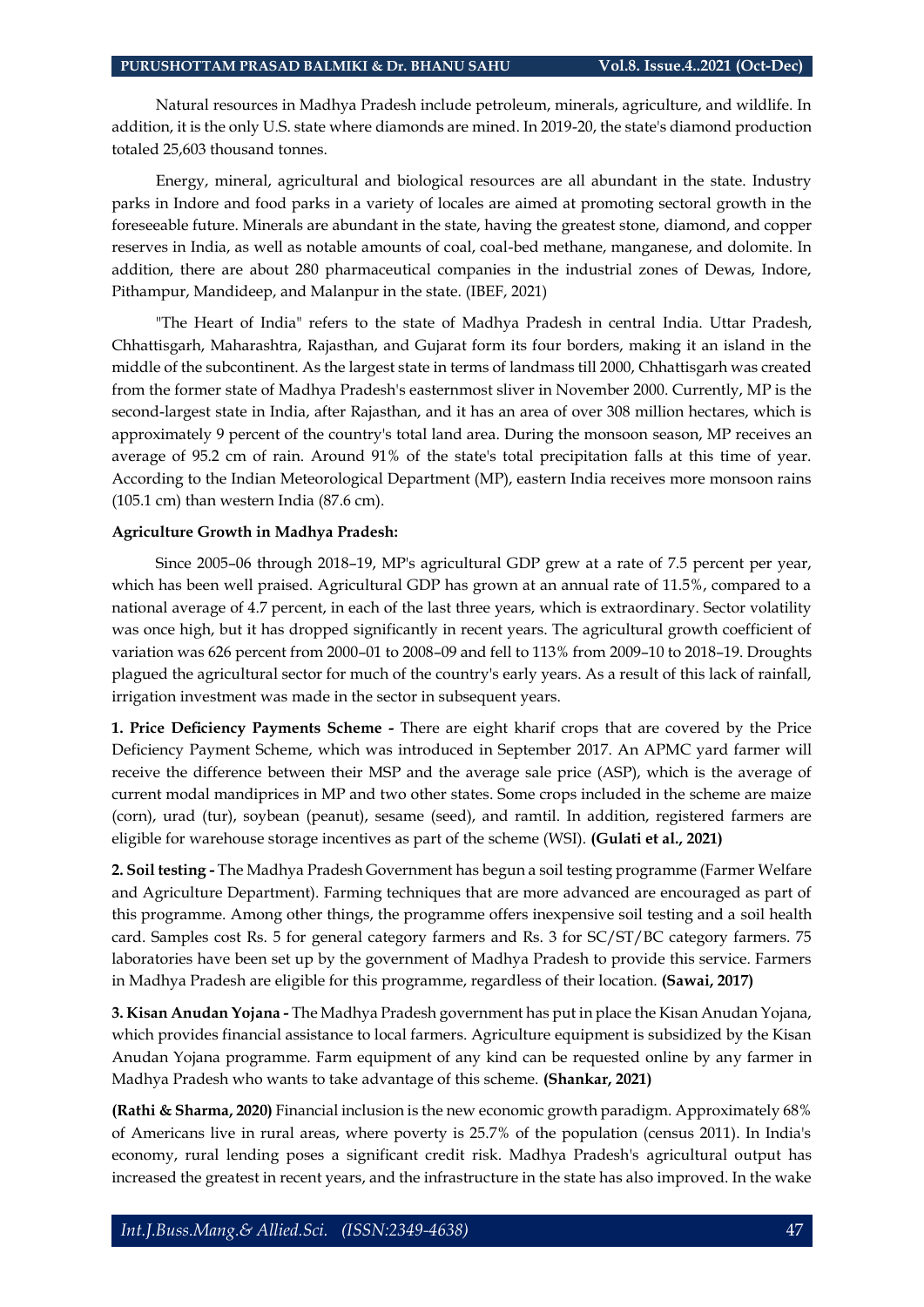of this kind of agricultural advancement, the state's economy is taking off. Between 2000 and 2010, agricultural production in Madhya Pradesh (MP) increased at an average annual rate of 9.7 percent (2008-18). The agricultural sector grew at a pace of 18 percent per year over the past five years. Farmers in Madhya Pradesh will be the focus of a new research project.

**(Gulati, 2017)** An annual average of 9.7 percent agricultural growth in Madhya Pradesh (MP) was the highest rate of agricultural growth in any major Indian state between 2005-06 and 2014-15. A 14.2 percent annual growth rate has been seen in agriculture GDP over the last five years. Enhancing irrigation, an efficient wheat procurement system and an additional incentive beyond the minimum support price for wheat are among the state government's many efforts to rapidly advance agriculture. With the state government focusing on supplying farmers with high-quality electricity supplies throughout the wheat irrigation season, tube-well coverage was increased.

#### **RESEARCH METHODOLOGY:**

The SPSS 26.0 statistics programme was used to analyse the study's data. Anova test was used to analyse the primary data, tests such as ANOVA test analysis was used to examine nearly all of the data, highlighting the study's most important variables. Data can be better understood and compared when using percentage analysis. It is the simplest way to convey all of the necessary information. It aids in getting a comprehensive picture of the outcomes from the collected data.

#### **OBJECTIVES OF THE STUDY:**

#### **The main objectives for the research study are as follows:**

- To study the economic condition of farmers,
- To study the integrated agricultural plans for the farmers,
- To analyze the effect of agricultural schemes on the economic condition of the farmers.
- To study the benefits that farmers are getting from agricultural schemes.

#### **Hypothesis:**

**Null hypothesis H0:** There is a significant effect of agricultural schemes in Madhya Pradesh.

**Alternative hypothesis H1:** There is no significant effect of agricultural schemes in Madhya Pradesh.

#### **RESULT AND DISCUSSION**

A thorough explanation of how the questionnaire results should be interpreted. Analyses of Variance (ANOVA) were used in the research. When there are more than two variables, ANOVA is used to show the relationship between the variables, with one variable serving as the independent variable and the other as the dependent one.

#### **ONE WAY ANOVA DESCRIPTION**

This ANOVA table discusses economic situation of farmers. Impact of Kisan Call Centre on farmers in Madhya Pradesh. its sig value is 0.00 shows significant impact its sig value is less than 0.05 significant scale value and the F Value is 17.48. Agree with the impact of Integrated Agriculture Schemes for farmers its sig. value is 0.00 shows significant impact its sig value is less than 0.05 significant scale value and F Value is 6.77. Impact of agricultural schemes on the economic condition of the farmers its sig. value is 0.00 shows significant impact its sig value is less than 0.05 significant scale value and F Value is 5.71. Source of Information about agricultural schemes its sig. value is 0.00 and F value is 23.86. Methods available for irrigation of agricultural land in Madhya Pradesh its sig. value is 0.00 and F value is 7.96. Water sources available for agriculture in Madhya Pradesh. Its sig. value is 0.00 and F value is 5.69. Borrow any money for agriculture related activities its sig. value is 0.00 and F value is 14.95. Agree with the various agricultural schemes being run by the government to promote the welfare of farmers its sig. value is 0.00 and F value is 8.77. Present scenario of rural economy and society